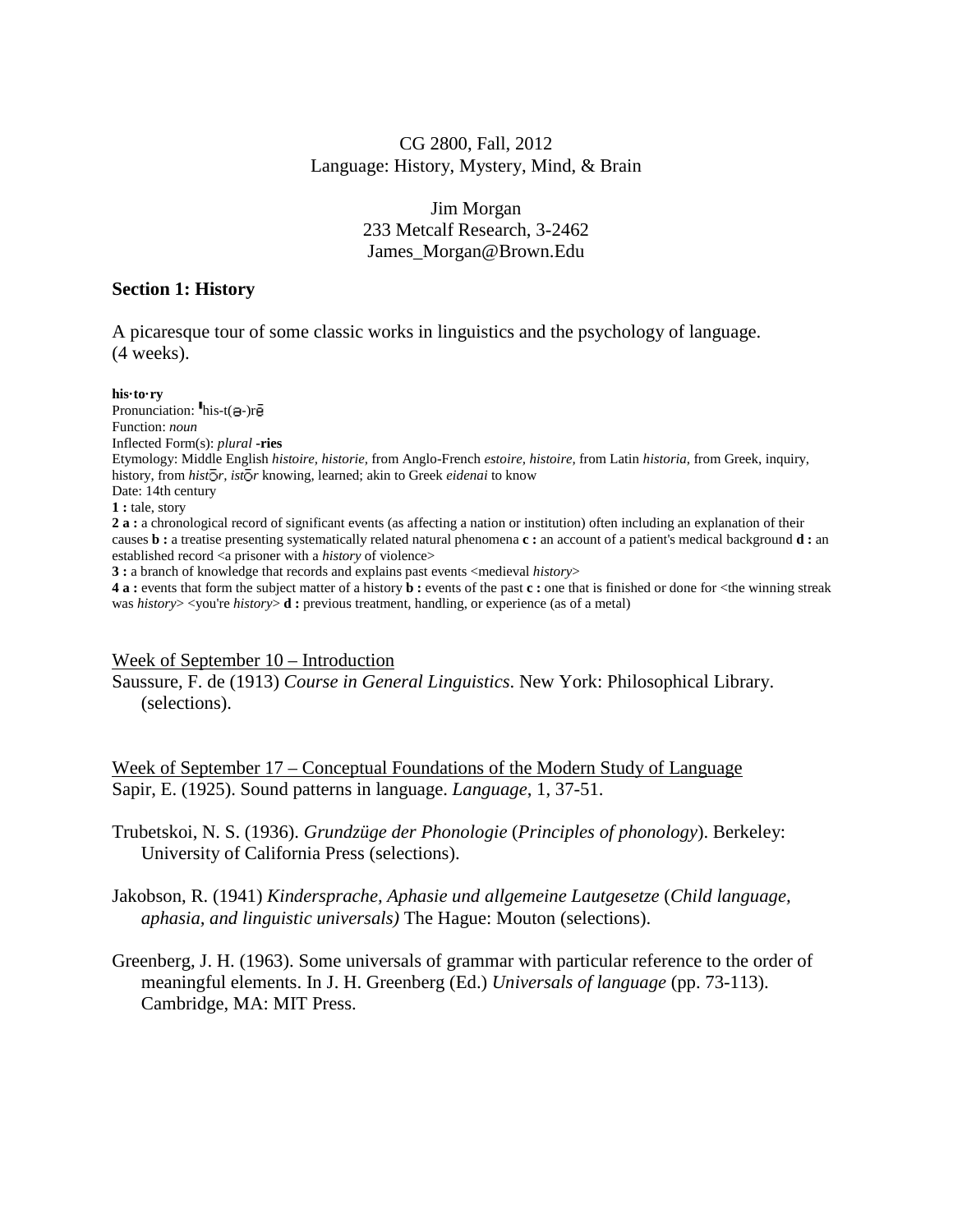Week of September 24 – Language and Psychology

- Miller, G. A. & Nicely, P. A. (1955). An analysis of perceptual confusions among some English consonants. *Journal of the Acoustical Society of America*, 27, 338-352.
- Liberman, A. et al. (1957). The discrimination of speech sounds within and across phoneme boundaries. *Journal of Experimental Psychology*, 54, 358-368.
- Pollack, I. & Pickett, J. M. (1964). Intelligibility of excerpts from fluent speech: auditory vs. structural context. *Journal of Verbal Learning and Verbal Behavior*, 3, 79-84.
- Whorf, B. L. (1936). The punctual and segmentative aspects of verbs in Hopi. *Language*, 12, 127-131.
- (Whorf, B. L. (1956). Language, mind, and reality. In J. B. Carroll (Ed.) *Language, thought, and reality: Selected writings of Benjamin Lee Whorf (pp. 246-270). Cambridge, MA: MIT* Press.)

Week of October 1 – The Cognitive Revolution

Lashley, K. S. (1951). The problem of serial order in behavior. In L. A. Jeffress (Ed). *Cerebral mechanisms in behavior: The Hixon Symposium*. (pp. 112-146). Oxford: Wiley.

Miller, G. A. (1956). The magical number seven, plus or minus two: Some limits on our capacity for processing information. *Psychological Review,* 63, 81-97.

Chomsky, A. N. (1959). A review of B. F. Skinner's Verbal Behavior. *Language*, 35, 26-58.

# **Section 2: Mystery**

The sometimes inscrutable manners, modes, and methods of theoretical linguistics. (3 weeks – generativity, rules, constraints)

#### **mys·tery**

Pronunciation:  $\mathbf{m}$ is-t(a-)re Function: *noun* Inflected Form(s): *plural* **-ter·ies** Etymology: Middle English *mysterie,* from Latin *mysterium,* from Greek *myst rion,* from *myst s* initiate Date: 14th century **1 a :** a religious truth that one can know only by revelation and cannot fully understand **b** (1) **:** any of the 15 events (as the Nativity, the Crucifixion, or the Assumption) serving as a subject for meditation during the saying of the rosary (2) *capitalized* **:** a Christian sacrament; *specifically* **:** Eucharist **c** (1) **:** a secret religious rite believed (as in Eleusinian and Mithraic cults) to impart enduring bliss to the initiate (2) **:** a cult devoted to such rites **2 a :** something not understood or beyond understanding **:** enigma **b** *obsolete* **:** a private secret **c :** the secret or specialized practices or ritual peculiar to an occupation or a body of people <the *mysteries* of the tailor's craft> **d :** a piece of fiction dealing usually with the solution of a mysterious crime

**3 :** profound, inexplicable, or secretive quality or character <the *mystery* of her smile>

Week of October 8 – Introduction to Theoretical Linguistics Chomsky, A. N. (1957) *Syntactic structures*. The Hague: Mouton.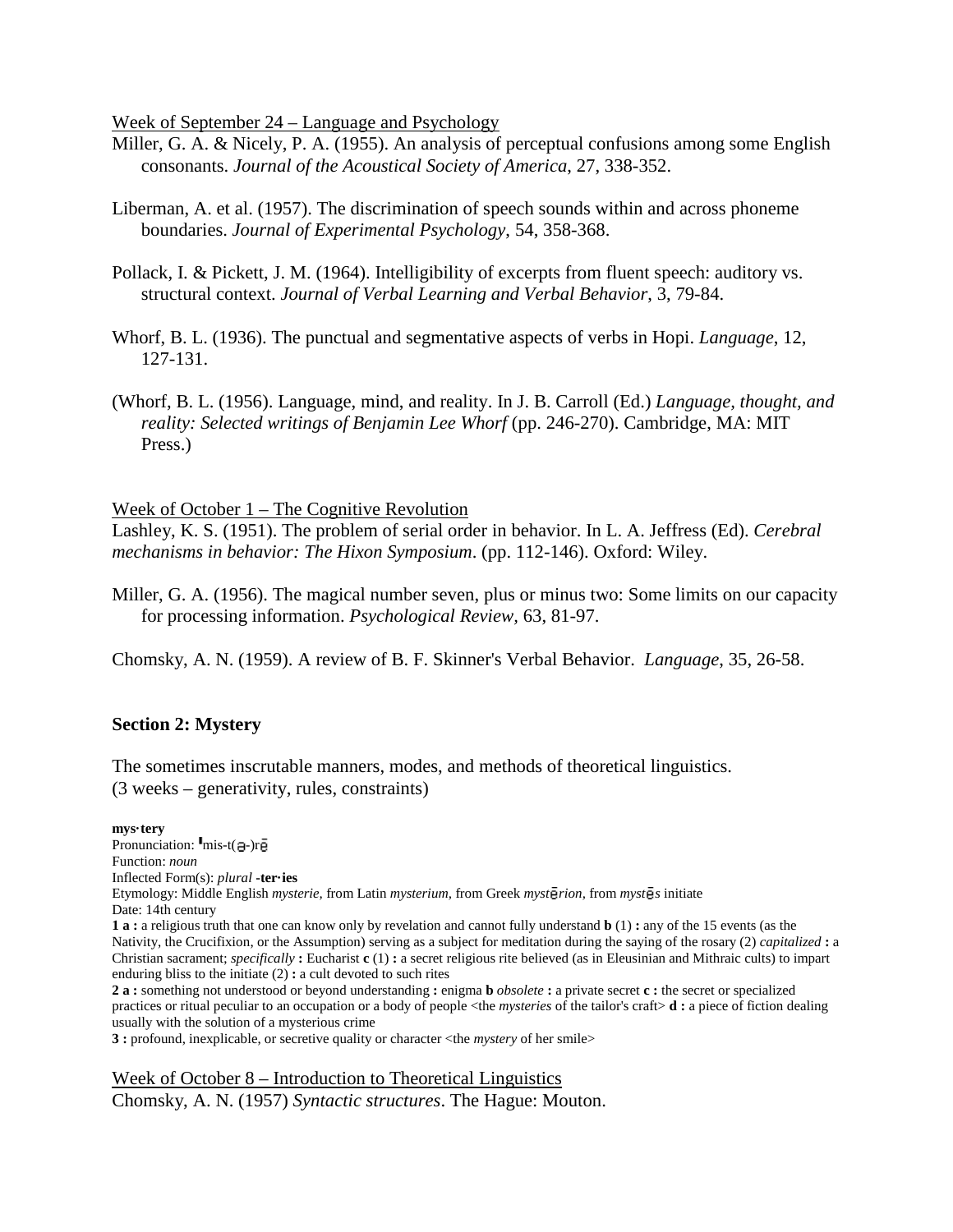Chomsky, A. N. (1965). *Aspects of the theory of syntax* (pp. 3-9; 18-27). Cambridge, MA: MIT Press.

Week of October 15 To Be Announced

Week of October 22 To Be Announced

## **Section 3: Mind**

Research on some key topics in psycholinguistics. (4 weeks)

#### **mind**

Pronunciation:  $\mathbf{I}_m \overline{\mathbf{I}}$  nd

Function: *noun*

Etymology: Middle English, from Old English *gemynd;* akin to Old High German *gimunt* memory, Latin *ment-, mens* mind, *mon*  $\bar{e}$ re to remind, warn, Greek *menos* spirit, *mnasthai, mimn* $\bar{e}$ *skesthai* to remember

Date: before 12th century

**1 :** recollection, memory <keep that in *mind*> <time out of *mind*>

**2 a :** the element or complex of elements in an individual that feels, perceives, thinks, wills, and especially reasons **b :** the conscious mental events and capabilities in an organism **c :** the organized conscious and unconscious adaptive mental activity of an organism

**3 :** intention, desire <I changed my *mind*>

**4 :** the normal or healthy condition of the mental faculties

**5 :** opinion, view

**6 :** disposition, mood

**7 a :** a person or group embodying mental qualities <the public *mind*> **b :** intellectual ability

**8** *capitalized*, *Christian Science* **:** God 1b

**9 :** a conscious substratum or factor in the universe

**10 :** attention <pay him no *mind*>

#### Week of October 29 - Speech Perception

Eimas. P. D., Siqueland, E. R., Jusczyk, P. W., & Vigorito, J. (1971). Speech perception in infants. *Science* 171, 303-306.

Werker, J. F., & Tees, R. C. (1984). Cross-language speech perception: Evidence for perceptual reorganization during the first year of life. *Infant Behavior and Development*, 7, 49-63.

Kuhl, P. K., Williams, K. A., Lacerda, F., Stevens, K. N., & Lindblom, B. (1992). Linguistic experience alters phonetic perception in infants by 6 months of age. *Science*, 255, 606-608.

Feldman, N. H., Griffiths, T. L., and Morgan, J. L. (2009). The influence of categories on perception: Explaining the perceptual magnet effect as optimal statistical inference. *Psychological Review*, 116, 752-782.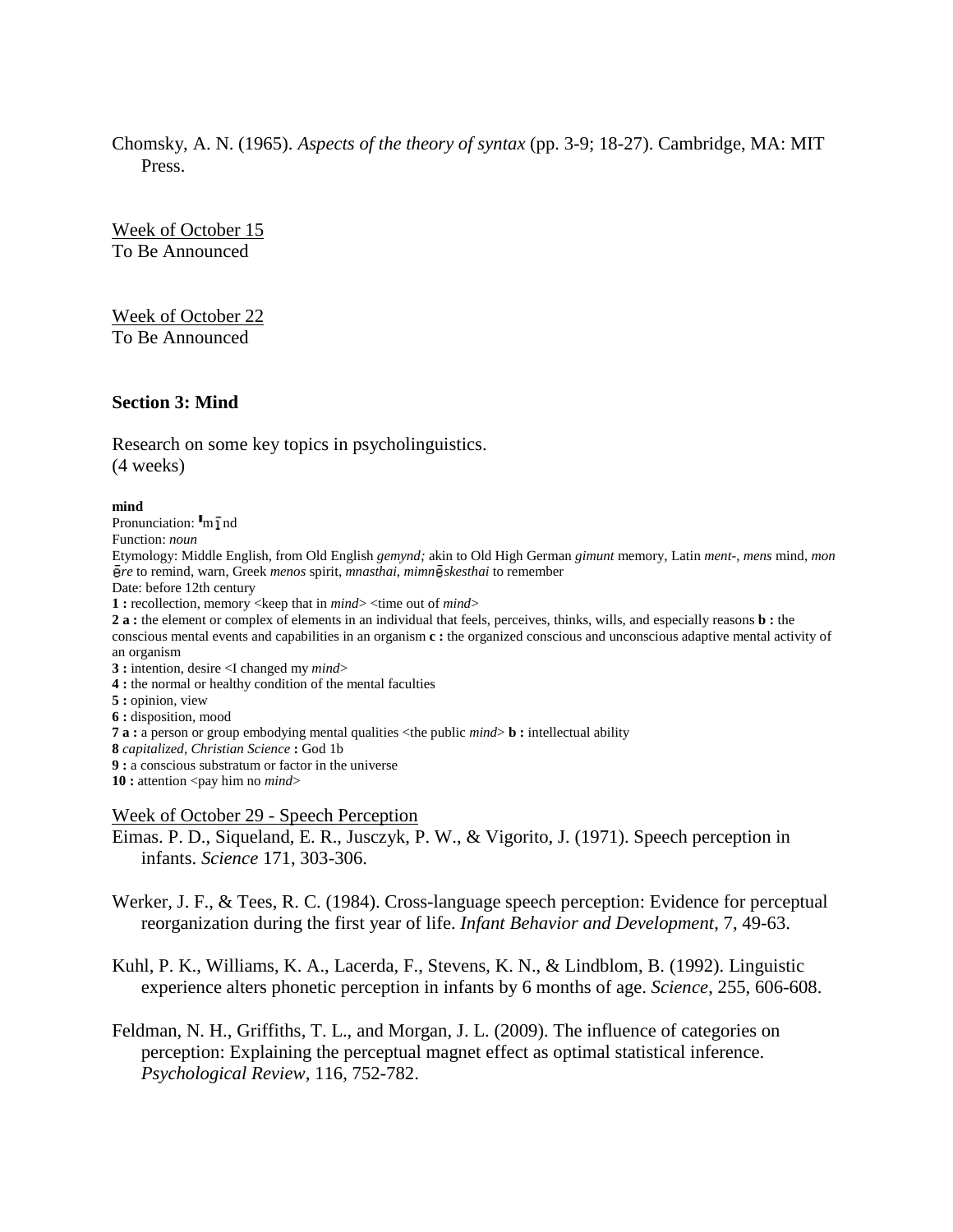(A shorter version: Feldman, N. H., & Griffiths, T. L. (2007). A rational account of the perceptual magnet effect. In D. S. McNamara & J. G. Trafton (Eds.), *Proceedings of the 29th Annual Conference of the Cognitive Science Society* (pp. 257-262). Austin, TX: Cognitive Science Society.)

McGurk, H., & MacDonald, J. (1976). Hearing lips and seeing voices. *Nature*, 264, 746-748.

- Ganong, W. F. (1980). Phonetic categorization in auditory word perception. *Journal of Experimental Psychology: Human Perception and Performance*, 6, 110-125.
- Elman, J. L., & McClelland, J. L. (1988) Cognitive penetration of the mechanisms of perception: Compensation for coarticulation of lexically restored phonemes. *Journal of Memory and Language*, 27, 143-165.

## Week of November 5 – Spoken Word Recognition

- McQueen, J. M. (2007). Eight questions about spoken-word recognition. In M. G. Gaskell (Ed.), *The Oxford handbook of psycholinguistics* (pp. 37-53). Oxford: Oxford University Press.
- McClelland, J. L, and Elman, J. L (1986) The TRACE model of speech perception. *Cognitive Psychology*, 10: 1-86.
- Cluff, M. S., and Luce, P. A. (1990) Similarity neighborhoods of spoken two-syllable words: Retroactive effects on multiple activation. *Journal of Experimental Psychology: Human Perception and Performance*, 16: 551-563.
- Connine, C. M . , Blasko, D. G., and Titone, D. (1993) Do the beginnings of spoken words have a special status in auditory word recognition? *Journal of Memory and Language*, 32: 193- 210.
- Allopenna, P. D., Magnuson, J. S., and Tanenhaus, M. K. (1998) Tracking the time course of spoken word recognition using eye movements: evidence for continuous mapping models. *Journal of Memory and Language*, 38: 419-439.

Week of November 12 – Words and Rules Berko, J. (1958). The child's learning of English morphology. *Word*, 14, 150-177.

- Rumelhart, D. E., & McClelland, J. L. On learning the past tenses of English verbs. In McClelland, J. L., Rumelhart, D. E., and the PDP research group, *Parallel distributed processing: Explorations in the microstructure of cognition. Volume II* (pp. 216-271). Cambridge, MA: MIT Press.
- Pinker, S., & Ullman, M. T. (2002). The past and future of past tense. *Trends in Cognitive Science*, 6, 456-463.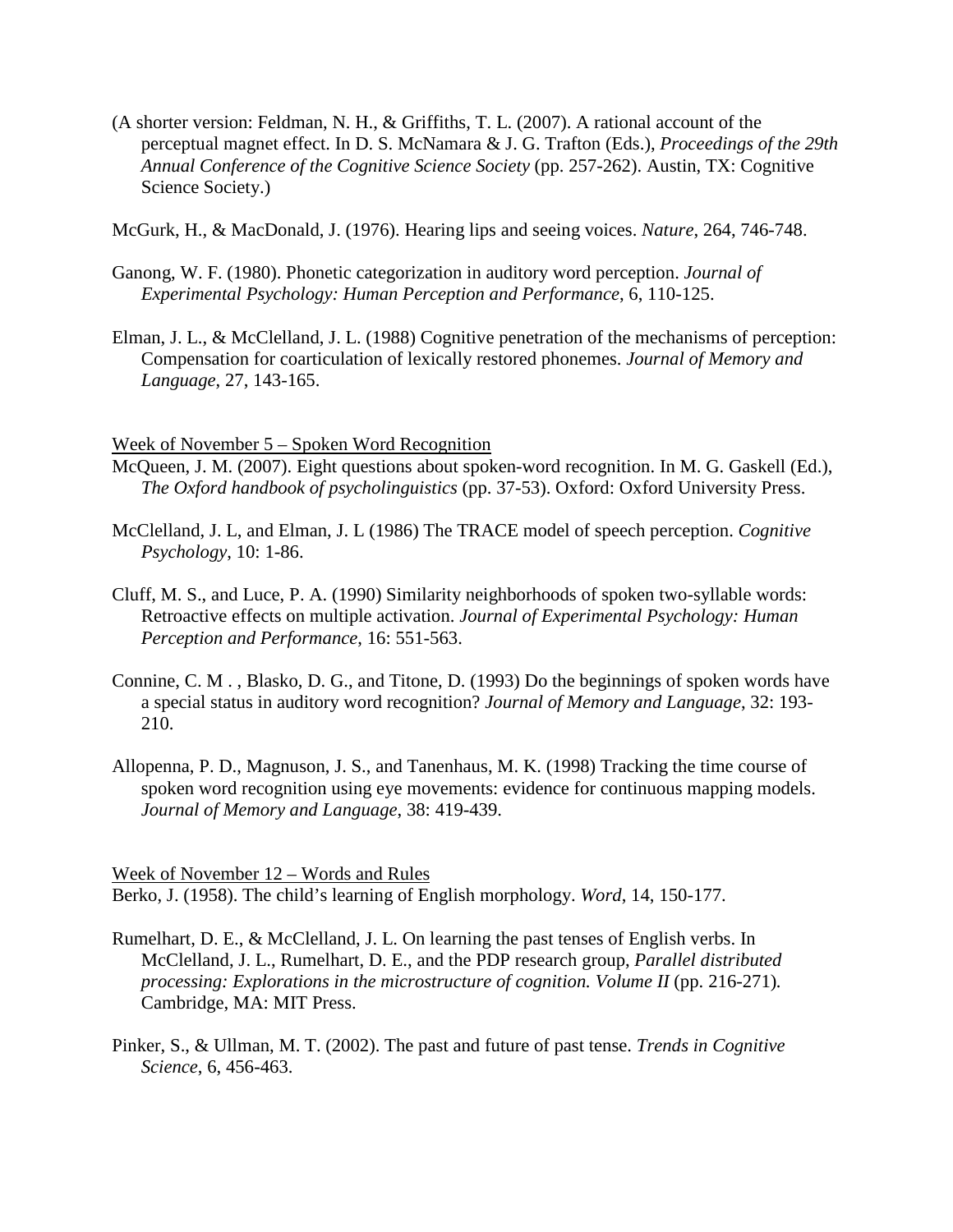Week of November 19 – Comprehension and Discourse

- Tanenhaus, M. K., Spivey-Knowlton, M. J., Eberhard, K. M., & Sedivy, J. C. (1995). Integration of visual and linguistic information in spoken language comprehension. *Science,* 268, 1632- 1634.
- Sedivy, J. C., Tananhaus, M. K., Chambers, C. G., & Carlson, G. N. (1999). Achieving incremental semantic interpretation through contextual representation. *Cognition*. 71, 109- 147.
- Spivey, M. J., Tanenhaus, M. K., Eberhard, K. M., & Sedivy, J. C. (2002). Eye movements and spoken language comprehension: Effects of visual context on syntactic ambiguity resolution. *Cognitive Psychology*, 45, 447-481.

Additional readings TBA

## **Section 4: Brain**

The workings of the hardware in which language is implemented. (2 weeks)

#### **brain**

Pronunciation: bran Function: *noun* Etymology: Middle English, from Old English *brægen;* akin to Middle Low German *bregen* brain, and perhaps to Greek *brechmos* front part of the head Date: before 12th century **1 a :** the portion of the vertebrate central nervous system enclosed in the skull and continuous with the spinal cord through the

foramen magnum that is composed of neurons and supporting and nutritive structures (as glia) and that integrates sensory information from inside and outside the body in controlling autonomic function (as heartbeat and respiration), in coordinating and directing correlated motor responses, and in the process of learning -- compare forebrain, hindbrain, midbrain **b :** a nervous center in invertebrates comparable in position and function to the vertebrate brain

**2 a** (1) **:** intellect**,** mind <has a clever *brain*> (2) **:** intellectual endowment **:** intelligence -- often used in plural <plenty of *brains* in that family> **b** (1) **:** a very intelligent or intellectual person (2) **:** the chief planner of an organization or enterprise -- usually used in plural <she's the *brains* behind their success>

**3 :** something that performs the functions of a brain; *especially* **:** an automatic device (as a computer) for control or computation

#### Week of November 26 – Language Organization of the Brain

Ojemann, G. A. (1991). Cortical organization of language. *The Journal of Neuroscience*, 11, 2281-2287.

- Thompson-Schill, S. L., D'Esposito, M., Aguirre, G. K., & Farah, M. J. (1997). Role of left inferior prefrontal cortex in retrieval of semantic knowledge: A reevaluation. *Proc. Natl. Acad. Sci.,* 94, 14792–14797.
- Ullman, M. T. The biocognition of the mental lexicon. In M. G. Gaskell (Ed.), *The Oxford handbook of psycholinguistics* (pp. 267-286). Oxford: Oxford University Press.